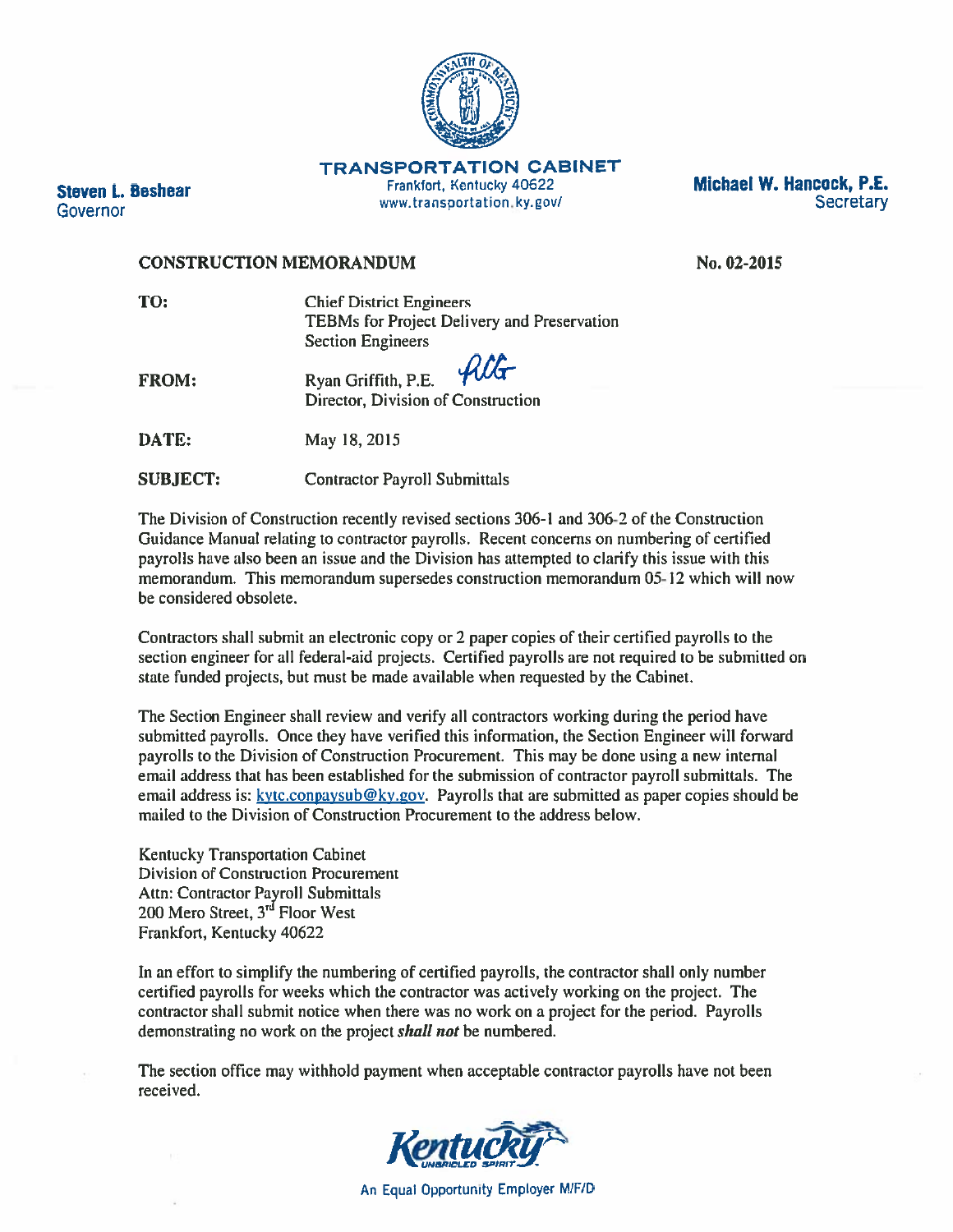

**TRANSPORTATION CABINET** 

Frankfort, Kentucky 40622 www.transportation.ky.gov/ **Michael W. Hancock, P.E.**<br>Secretary

Please contact this office with any questions.

RCG/rbm

**Steven L. Beshear** 

**Governor** 

Attachments (2)

| $\mathbf{C}$ | S. Waddle       | <b>FHWA</b>  |
|--------------|-----------------|--------------|
|              | <b>B.</b> Lewis | <b>KAHC</b>  |
|              | <b>KRMCA</b>    | <b>PAIKY</b> |



An Equal Opportunity Employer M/F/D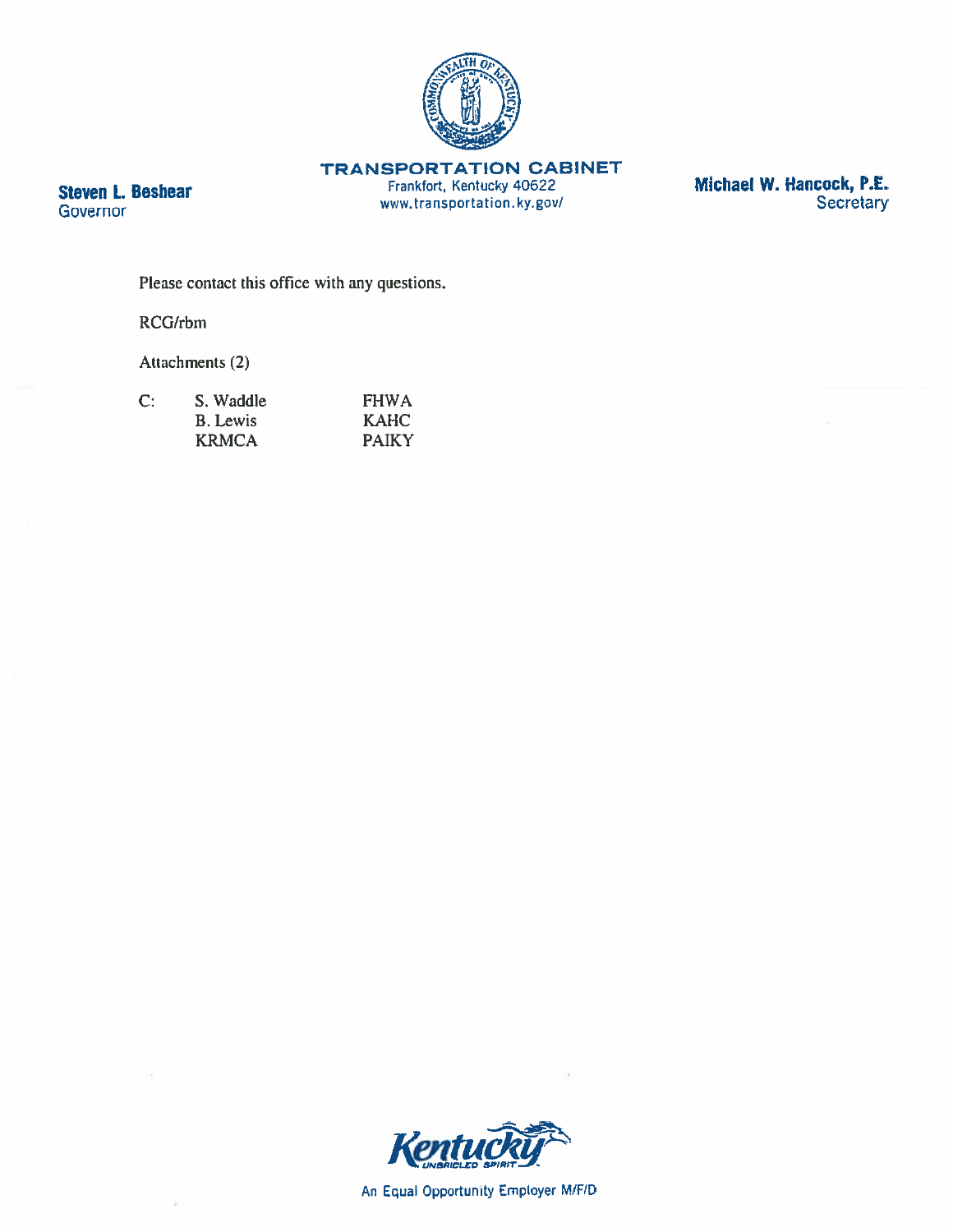## **CST-306-1**

|                     | <b>Section</b><br><b>CONTRACTOR'S PAYROLL</b> |
|---------------------|-----------------------------------------------|
| <b>CONSTRUCTION</b> | <b>Subject</b><br>General                     |

**POLICY** The contractor shall submit either an electronic copy or 2 paper copies of their certified payrolls to the section engineer (SE) for all federal-aid projects. Certified payrolls are required upon request on state-funded projects.

### **PRECONSTRUCTION**

**CONFERENCE** During the preconstruction conference, the contractor should be thoroughly briefed on all the payroll information contained herein. The last day of the contractor's pay week and weekly pay day shall be established so the SE will know when to expect the payrolls. The prime contractor is responsible for prompt and accurate submission of any subcontractor's payrolls and it is suggested that the subcontractor's payrolls be required to meet the submission dates established by the prime contractor.

# **PAYROLL**

**SUBMITTALS** The contractor shall adhere to the following guidelines when required to submit payrolls:

- $\triangleright$  The contractor shall submit the payrolls, accompanied by statements of compliance, to the SE within 7 days after the ending of the applicable pay period.
- Each payroll shall be submitted on a U.S. Department of Labor WH-347 form, *Payroll* (**Exhibit 9013**). The prime contractor shall properly certify each payroll.
- $\triangleright$  Minority employees and trainees shall be designated by some method on each applicable payroll by the contractor or subcontractor. No method is specified or preferred as long as the contractor or subcontractor briefs Department personnel on the method used.

The original submitted payroll **shall not**, under any circumstances, be returned to the contractor. Corrections are to be made by supplemental payrolls.

When complete and accurate contractor payrolls have not been received by the SE for the periods covered by the previous estimate, the SE shall initiate action to withhold payment of the contractor's current estimate.

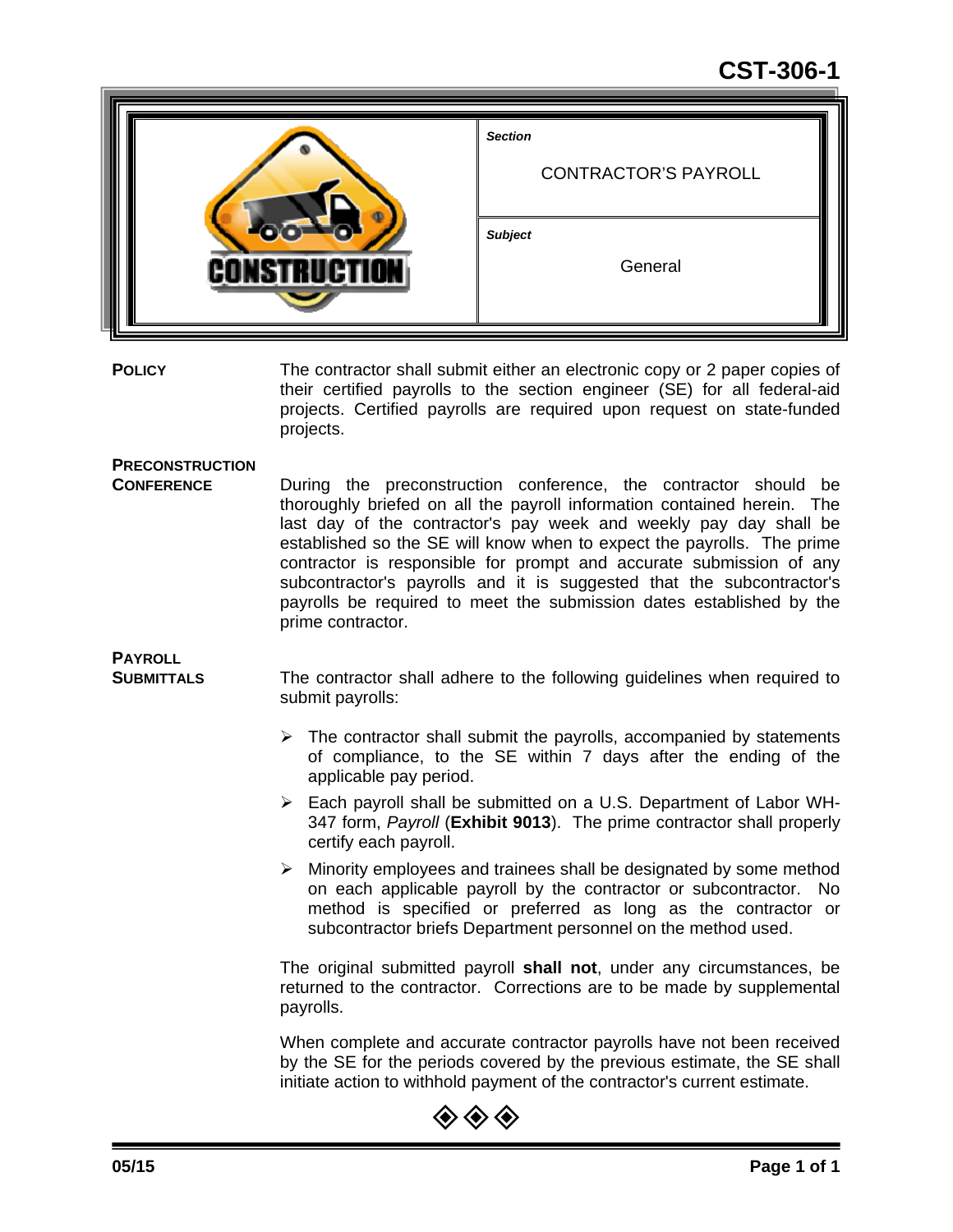# **CST-306-2**

| <b>Section</b><br><b>CONTRACTOR'S PAYROLL</b>     |
|---------------------------------------------------|
| <b>Subject</b><br><b>Certified Payroll Review</b> |

**PAYROLL REVIEW** The contractor shall submit either an electronic copy or 2 paper copies of the certified payrolls to the section engineer (SE) for all federal-aid contracts. The SE shall review the payroll to ensure the contractors listed for the pay period submitted were the actual contractors working during that period. The SE shall send one copy to the Division of Construction Procurement once this has been verified.

> The SE shall notify the contractor and the Division of Construction Procurement if they are not receiving payrolls or if the payrolls which they receive do not coincide with the contractor that was working during the pay period shown.

> The Division of Construction Procurement shall be responsible for ensuring wage reviews are performed in accordance with federal guidelines.

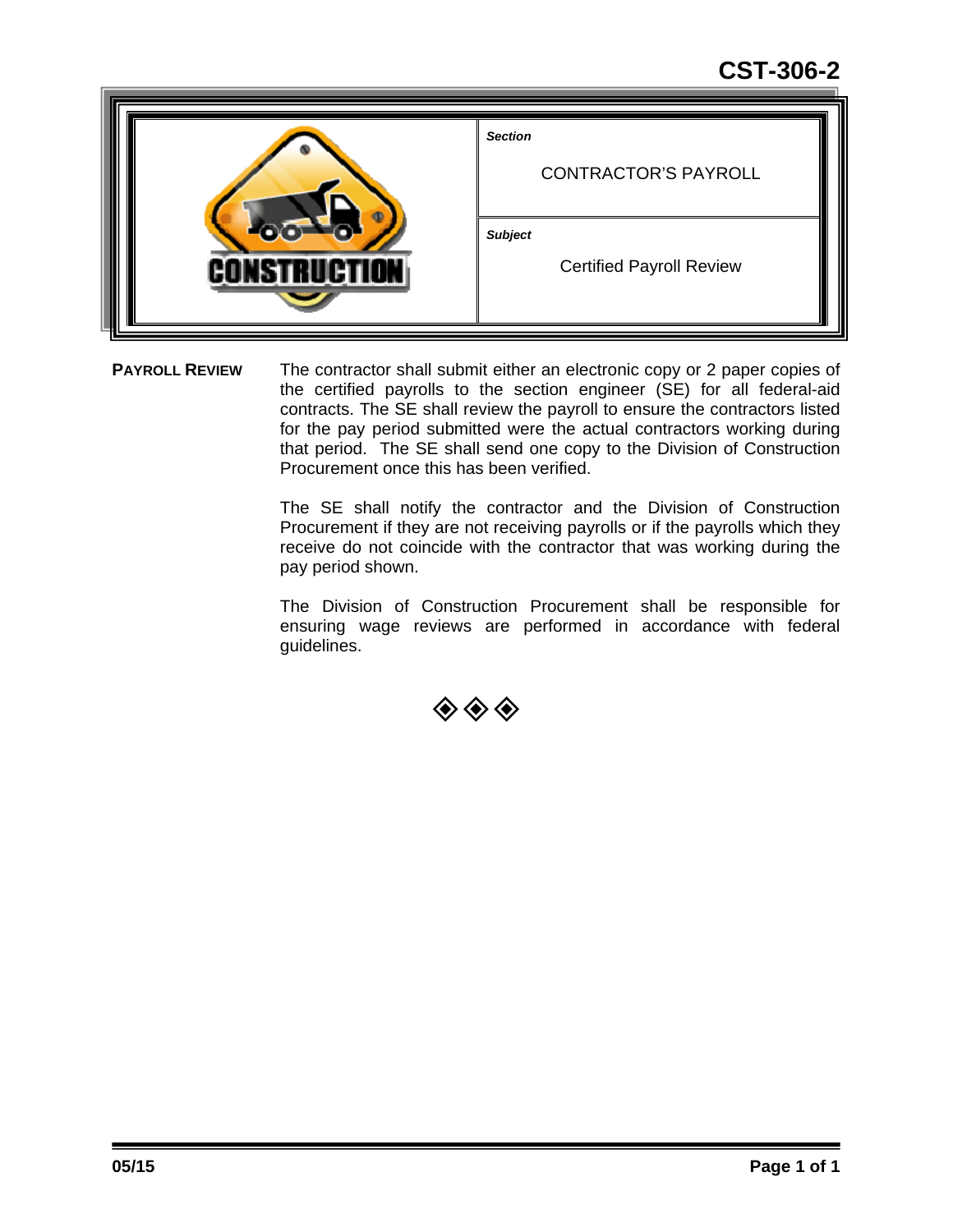### **Griffith, Ryan (KYTC)**

**From:** Griffith, Ryan (KYTC)

**Sent:** Tuesday, May 26, 2015 10:36 AM **To:** Baker, Kelly A (KYTC-D07); Bryant, Bart (KYTC-D09); Bullock, Matt (KYTC-D05); Caudill, Corbett (KYTC-D10); Chappell, Sherri (KYTC-D11); Dunaway, Patty (KYTC-D04); Hans, Robert (KYTC-D06); Holbrook, Mary W (KYTC-D12); McClearn, Kevin (KYTC-D02); McGregor, Mike (KYTC-D01); Meredith, Greg (KYTC-D03); Neely, Bruce (KYTC-D08); Calebs, Mike (KYTC-D11); Chaney, William (KYTC-D08); Franxman, Robert (KYTC-D06); Gearlds, Kevin (KYTC-D03); Gibson, Harold (KYTC-D01); Gunnell, Steve (KYTC-D10); Hoffman, Daniel (KYTC-D11); Hornbeck, Josh (KYTC-D04); Houck, Brad (KYTC-D02); Mapel, Crystal (KYTC-D10); McGaha, Tony (KYTC-D07); Miller, Deanna (KYTC-D09); Poat, Kyle (KYTC-D01); Robertson, Mark E (KYTC-D08); Rust, Kevin (KYTC-D06); Sanders, Paul (KYTC-D04); Sharp, Tim (KYTC-D03); Simpson, Matt (KYTC-D07); Slone, Chris (KYTC); Slone, Darold (KYTC-D12); Stull, Randy (KYTC-D09); Ward, Jason (KYTC-D02); Weddington, Paxton (KYTC-D12); Wright, Tom (KYTC-D05); Bagby, Brandon (KYTC-D04); Bailey, Kevin (KYTC-D05); Ball, Brittany (KYTC-D12); Beason, Stacey (KYTC-D03); Bidwell, Kyle (KYTC-D07); Black, Bryan (KYTC-D01); Boyle, Jeremy (KYTC-D07); Breeding, Donald (KYTC-D11); Brickey, Jeremy (KYTC-D09); Campbell, Brandon (KYTC-D07); Childers, Chuck (KYTC-D12); Crawford, Heath (KYTC-D03); Cropper, Travis (KYTC-D09); Dean, Jason (KYTC-D09); Deason, Emily (KYTC-D02); Dempsey, Steve (KYTC-D06); Dick, Jeff D (KYTC-D08); Ditto, Cody (KYTC-D04); Dye, Bryan (KYTC-D03); Filiatreau, Chad (KYTC-D04); Filiatreau, Jude (KYTC-D04); Flannery, Michael (KYTC-D09); Foster, Mark A (KYTC-D08); Fryman, Barry (KYTC-D09); Fuson, David (KYTC-D11); Gillum, Brian (KYTC-D09); Gilreath, Stewart B (KYTC-D08); Graves, Ashley (KYTC-D03); Graves, Matthew (KYTC-D04); Green, Steven (KYTC-D12); Gregory, Brian (KYTC-D04); Griggs, Anthony (KYTC D06); Grubbs, Gary N (KYTC-D11); Guess, Jonathan D (KYTC-D01); Hall, Adrian A (KYTC-D10); Heil, Chris (KYTC-D07); Hoffman, David (KYTC-D11); Horn, Steve (KYTC-D07); Huber, Jacob (KYTC-D05); Hughes, Cindy (KYTC-D02); Johnson, Rob (KYTC-D07); Jones, James E (KYTC-D08); Keith, Jerry (KYTC-D06); Kidd, Benjamin (KYTC-D03); Knuckles, Adam (KYTC-D11); Leach, David (KYTC-D09); Leonard, Jordan (KYTC-D01); Looper, Jason (KYTC-D01); Lowe, Jerry; Lucas, William (KYTC-D08); McCarty, Kenneth (KYTC-D06); Moore, Craig (KYTC-D06); Moore, Jason (KYTC-D05); Moore, Matthew (KYTC-D12); Moore, Robert S (KYTC-D11); Morgan, Dwight (KYTC-D11); Morgan, Lonnie (KYTC-D11); Myatt, Craig (KYTC); Nelson, Blake (KYTC-D05); Northington, Jacob (KYTC-D01); Oliver, Michael (KYTC-D01); O'Neal, Sheree (KYTC-D05); Payton, Stuart (KYTC-D03); Perkins, Robert (KYTC-D11); Phelps, Scott (KYTC-D02); Platt, Michael (KYTC-D06); Ramey, Shane (KYTC-D09); Ratliff, Wes (KYTC-D10); Reeb, Todd J (KYTC-D05); Reis, Christopher (KYTC-D06); Reis, Nick (KYTC-D06); Sherkat, Fazi (KYTC-D07); Shields, Austin (KYTC); Smith, Cecil W (KYTC-D11); Smith, Quentin (KYTC-D11); Spencer, Tim (KYTC-D12); Spidel, Travis (KYTC-D03); Stallings, Nick (KYTC-D02); Stamper, Darren (KYTC-D10); Starr, Bryan (KYTC-D03); Stork, Spencer (KYTC-D06); Stringer, Jessica (KYTC-D08); Taylor, Jonathan (KYTC-D07); Taylor, Tracy (KYTC-D08); Teague, Jeff (KYTC-D05); Tipton, Scott (KYTC-D05); Turner, Brad (KYTC-D01); Wade, Cassy (KYTC-D02); Wallace, Aaron (KYTC-D03); Warren, Bow O (KYTC-D04); Watts, Jay (KYTC-D10); Watts, Travis (KYTC-D10); Wilson, Cory (KYTC-D07); Wilson, Everett (KYTC-D01); Wright, Doug (KYTC-D12); Wyatt, Craig (KYTC-D02); Yates, Samuel (KYTC-D06); Yeager, Andy (KYTC-D06); Young, Justin (KYTC-D03); McGaha, Tony (KYTC-D07) **Cc: CC: Waddle, Steve (KYTC); Lewis, Bob (KYTC); Whitworth, David (FHWA);** thomas.nelson@dot.gov; Mills, Rachel (KYTC); Loyselle, Michael (FHWA); Ryan.Tenges@dot.gov; Thomas, Duane (FHWA); Charles Lovorn; Chad; Brian Wood; 'Nick Rodgers'; Tyson, Tammy (KYTC); Kropf, Brent (KYTC); Shelton, Cherie (KYTC);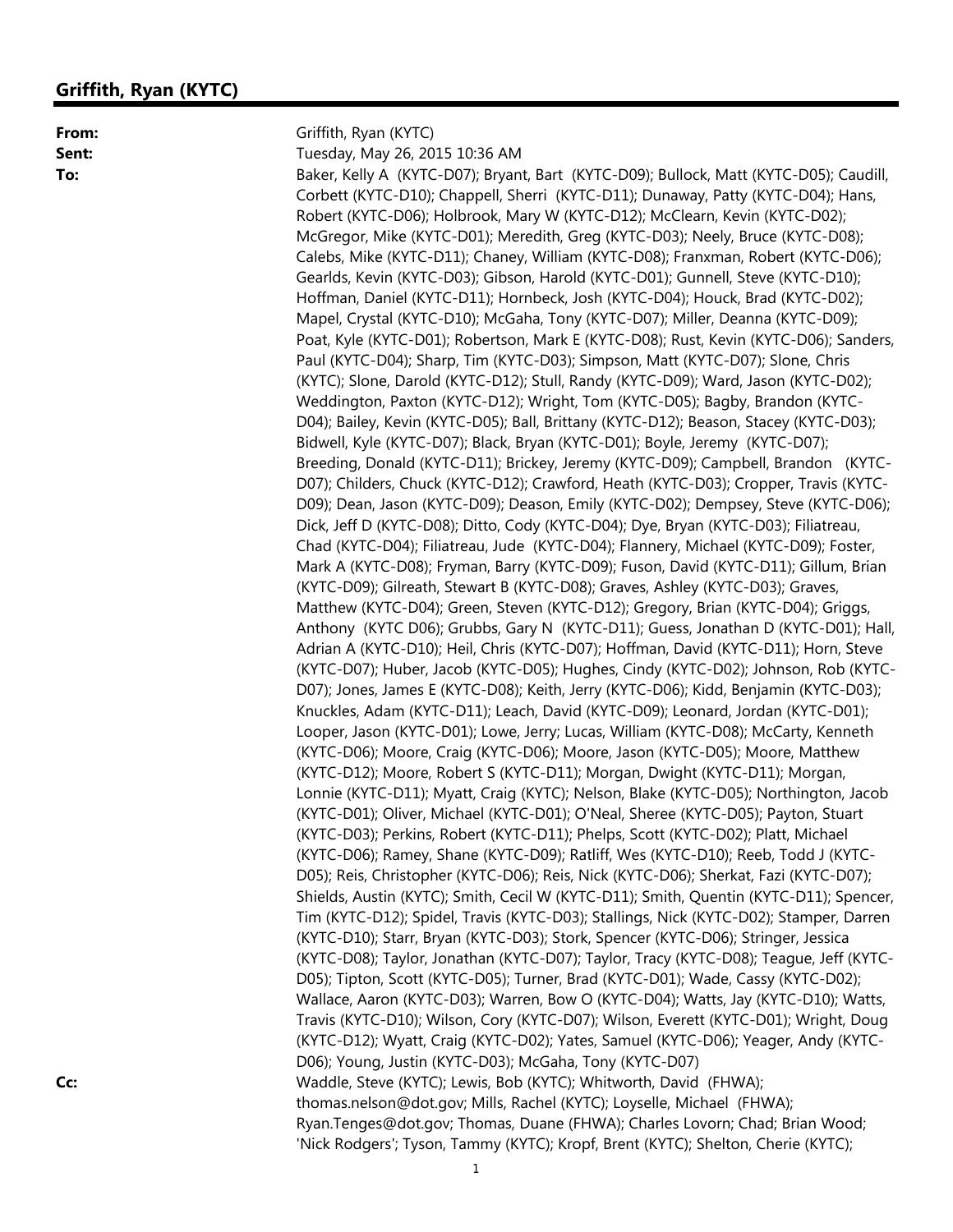| Cc:                 | Grigsby, Gary (KYTC); Stucker, Donna (KYTC); Griffith, Ryan (KYTC); Anglin, Angela        |
|---------------------|-------------------------------------------------------------------------------------------|
|                     | (KYTC); Baase, Michael (KYTC); Barnes, Sandy (KYTC); Bowling, Stephen (KYTC); Collins,    |
|                     | Samuel; Drury, Erika (KYTC); Fitzpatrick, Angela (KYTC); Forsythe, Vibert (KYTC); Golson, |
|                     | Tony (KYTC); Gossom, Ryan (KYTC); Jasper, Danny (KYTC); Looney, Matt (KYTC); New,         |
|                     | Amy (KYTC); Renfroe, Katy (KYTC); Walls, Mark (KYTC); Wells, Terri (KYTC); Whitt, Beth    |
|                     | (KYTC)                                                                                    |
| Subject:            | RE: Contractor Payroll Submittals Construction Memorandum                                 |
| <b>Attachments:</b> | 02-2015ContractorPayrollSubmittals.pdf                                                    |

I failed to include another option for payroll submittals in the memo.

The contractor (or subcontractors) may number payrolls **and** weekly no-work notices. Everything would be numbered. KYTC must get a notice every week, even if the contractor or subcontractors don't work. This method will require a numbered documents every week the contractor. This will be more work for everyone.

I did not mention this option because I felt it was unlikely that anyone would be interested since it requires more work. However, since the memo went out, several contractors have notified us that their system automatically generates and numbers payrolls weekly regardless if they worked. So, as long as a document is submitted every week from the first week the contractor works until the project is called complete and/or any necessary corrective is completed, and it is numbered sequentially, this method will be acceptable.

Sorry for the confusion.

Ryan

*This communication contains information which is confidential and which is for the exclusive use of the intended recipient(s). If you are not an intended recipient, please note that any form of distribution, copying, forwarding, or use of this communication or the information therein is strictly prohibited and may be unlawful. If you have received this communication in error, please return it to the sender, delete this communication, and destroy all copies.*

### **From:** Griffith, Ryan (KYTC)

**Sent:** Wednesday, May 20, 2015 10:54 AM

**To:** Baker, Kelly A (KYTC-D07); Bryant, Bart (KYTC-D09); Bullock, Matt (KYTC-D05); Caudill, Corbett (KYTC-D10); Chappell, Sherri (KYTC-D11); Dunaway, Patty (KYTC-D04); Hans, Robert (KYTC-D06); Holbrook, Mary W (KYTC-D12); McClearn, Kevin (KYTC-D02); McGregor, Mike (KYTC-D01); Meredith, Greg (KYTC-D03); Neely, Bruce (KYTC-D08); Calebs, Mike (KYTC-D11); Chaney, William (KYTC-D08); Franxman, Robert (KYTC-D06); Gearlds, Kevin (KYTC-D03); Gibson, Harold (KYTC-D01); Gunnell, Steve (KYTC-D10); Hoffman, Daniel (KYTC-D11); Hornbeck, Josh (KYTC-D04); Houck, Brad (KYTC-D02); Mapel, Crystal (KYTC-D10); McGaha, Tony (KYTC-D07); Miller, Deanna (KYTC-D09); Poat, Kyle (KYTC-D01); Robertson, Mark E (KYTC-D08); Rust, Kevin (KYTC-D06); Sanders, Paul (KYTC-D04); Sharp, Tim (KYTC-D03); Simpson, Matt (KYTC-D07); Slone, Chris (KYTC); Slone, Darold (KYTC-D12); Stull, Randy (KYTC-D09); Ward, Jason (KYTC-D02); Weddington, Paxton (KYTC-D12); Wright, Tom (KYTC-D05); 'Arvin, Randall (KYTC-D11)'; Bagby, Brandon (KYTC-D04); Bailey, Kevin (KYTC-D05); Ball, Brittany (KYTC-D12); Beason, Stacey (KYTC-D03); Bidwell, Kyle (KYTC-D07); Black, Bryan (KYTC-D01); Boyle, Jeremy (KYTC-D07); Breeding, Donald (KYTC-D11); Brickey, Jeremy (KYTC-D09); Campbell, Brandon (KYTC-D07); Childers, Chuck (KYTC-D12); Crawford, Heath (KYTC-D03); Cropper, Travis (KYTC-D09); Dean, Jason (KYTC-D09); Deason, Emily (KYTC-D02); Dempsey, Steve (KYTC-D06); Dick, Jeff D (KYTC-D08); Ditto, Cody (KYTC-D04); Dye, Bryan (KYTC-D03); Filiatreau, Chad (KYTC-D04); Filiatreau, Jude (KYTC-D04); Flannery, Michael (KYTC-D09); Foster, Mark A (KYTC-D08); Fryman, Barry (KYTC-D09); Fuson, David (KYTC-D11); Gillum, Brian (KYTC-D09); Gilreath, Stewart B (KYTC-D08); Graves, Ashley (KYTC-D03); Graves, Matthew (KYTC-D04); Green, Steven (KYTC-